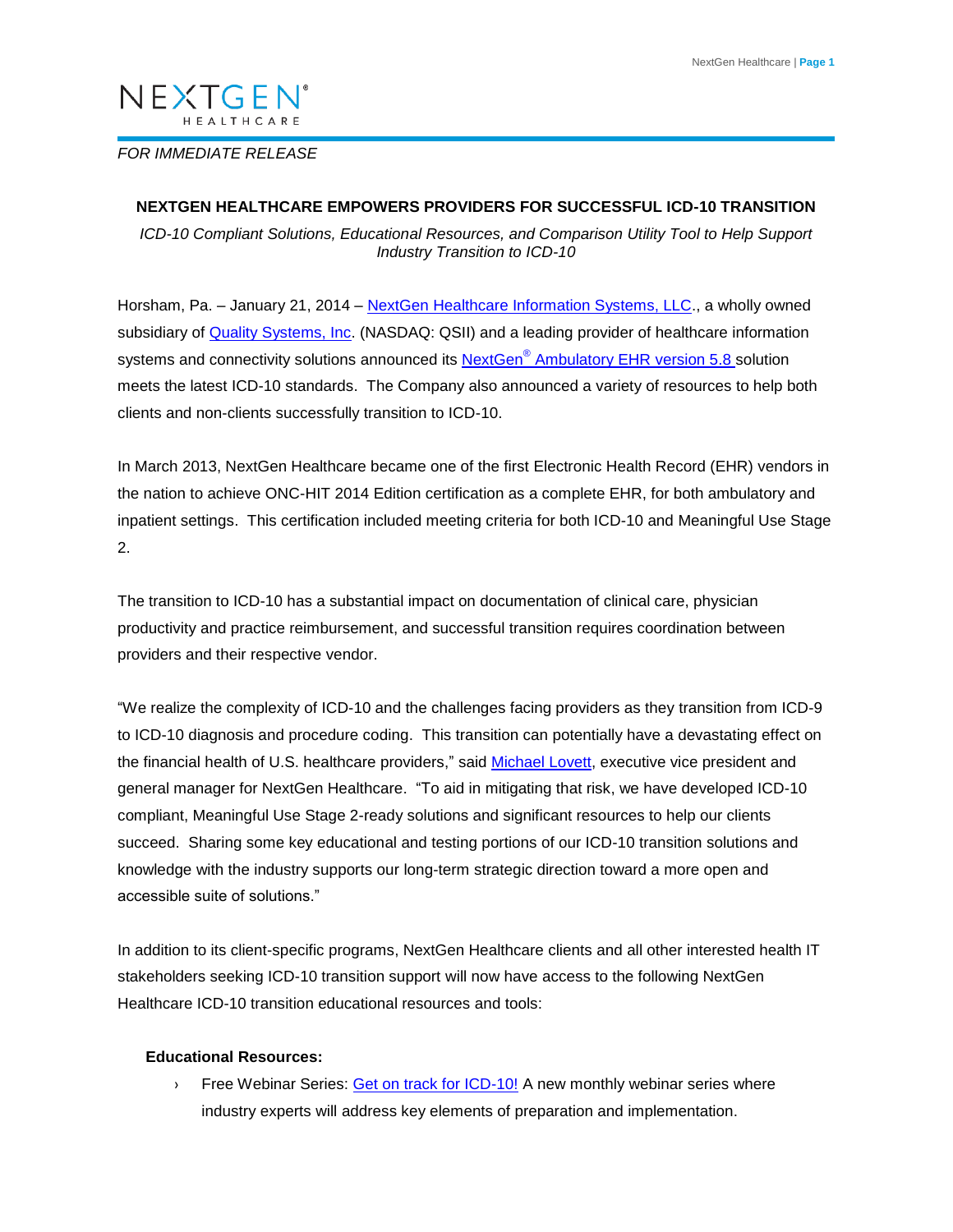› eBOOK: [Make ICD-10 easier!](https://www.nextgen.com/campaigns/eBook.aspx?source=icd10) The basics of ICD-10 versus ICD-9 are provided easily with tips on how to get control of tens of thousands of new codes; dual coding; and, code mapping as well as how to determine EHR vendor preparedness.

#### **Comparison Testing Tool:**

› The NextGen Healthcare [ICD-9/ICD-10 Comparison Utility](https://store.nextgen.com/p/133/icd-9icd-10-comparison-utility-first-time-purchase?RequestId=42fd6cd3) is an educational and testing tool used by providers to help familiarize themselves with the mapping of ICD-10 codes to the ICD-9 codes most commonly used on a day-to-day basis. The ICD-9/ICD-10 Comparison Utility allows for the analysis of the 837 claim file, providing a snapshot of current billing using ICD-9 and the impact of changing to ICD-10 codes.

"The transition to ICD-10 is a challenging process for every provider and healthcare facility in the nation, and we want to help clients and non-clients alike ensure a seamless, easy and successful transition," added Lovett. "As an industry leader, NextGen Healthcare is taking many steps to help providers stay calm and succeed with ease."

#### **About NextGen Healthcare**

NextGen Healthcare Information Systems, LLC, a wholly owned subsidiary of Quality Systems, Inc., provides integrated clinical, connectivity and financial solutions, including revenue cycle management services for ambulatory, inpatient and dental provider organizations. For more information, please visit [www.nextgen.com](http://www.nextgen.com/) and [www.qsii.com.](http://www.qsii.com/) Follow NextGen Healthcare on Twitter at [www.twitter.com/nextgen,](http://www.twitter.com/nextgen) Facebook at<http://www.facebook.com/NextGenHealthcare> or LinkedIn at [http://www.linkedin.com/company/nextgen-healthcare-information-systems.](http://www.linkedin.com/company/nextgen-healthcare-information-systems)

## **CONTACT:**

Michelle Rovner NextGen Healthcare 215-657-7010 [mrovner@nextgen.com](mailto:mrovner@nextgen.com)

*Certain statements in this news release are forward-looking statements within the meaning of the federal securities laws, including but not limited to those statements made by Michael Lovett related to ICD-10 and the Company's future products and offerings, and developments and trends in the healthcare industry. These statements are based on current expectations of future events. If underlying assumptions prove inaccurate or unknown risks or uncertainties materialize, actual results could vary materially from the Company's expectations and projections. Factors that could cause the anticipated results to differ from those described in the*  forward-looking statements include the possibility that products will not achieve or sustain market acceptance; the impact of incentive payments under The American Recovery and Reinvestment Act on sales and the ability of the Company to meet *continued certification requirements; the development by competitors of new or superior technologies; the timing, cost and success or failure of new product and service introductions, development and product upgrade releases; undetected errors or*